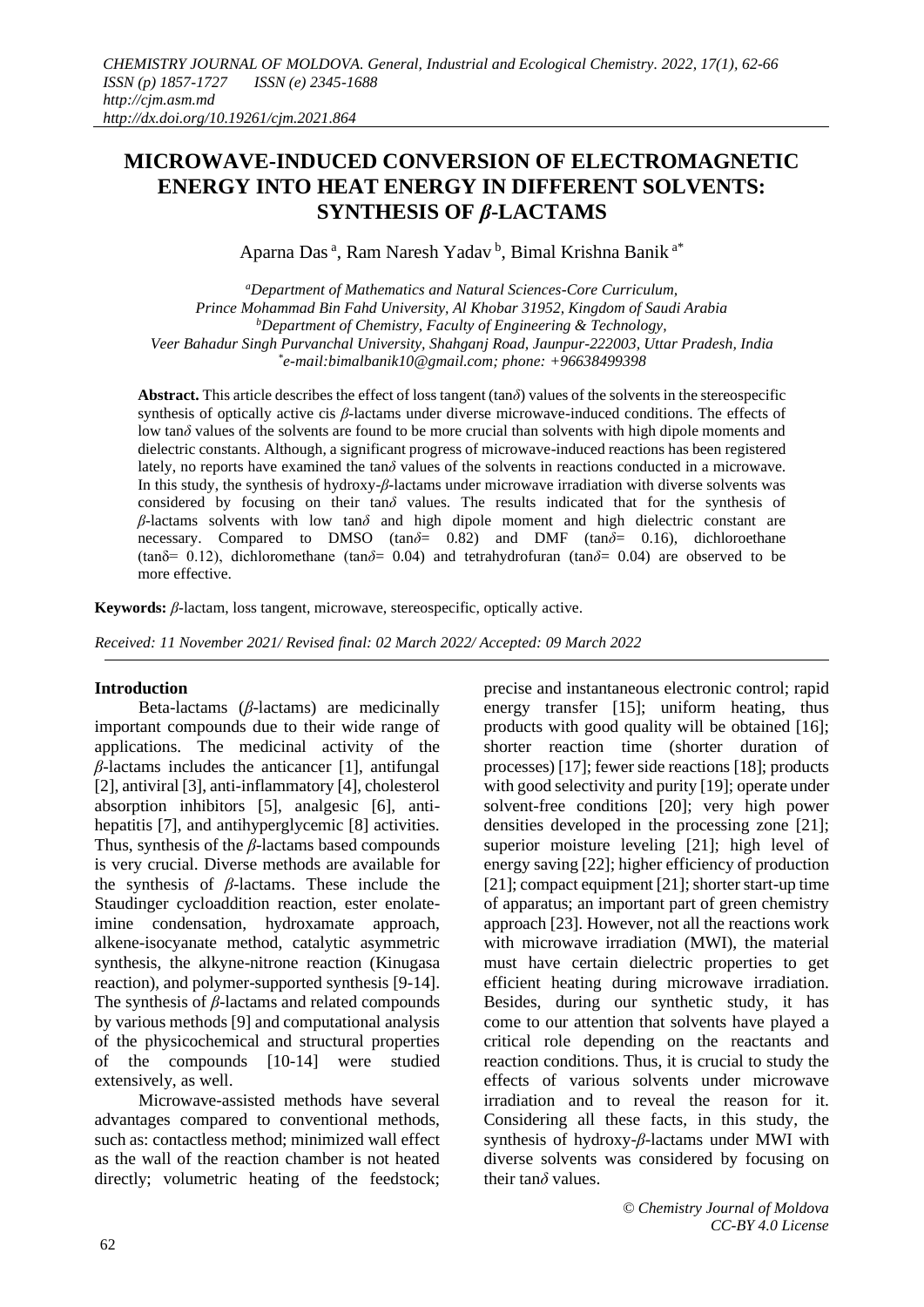The goal of the study was to analyze the effect of tan*δ* values of the solvents in the stereospecific synthesis of optically active *cis*-*β*-lactams. In a microwave method, a material's heating characteristics are related to the ability of that material to change electromagnetic energy into heat energy. The ability of the material to convert the energy is expressed as  $tan\delta$ , the loss tangent.

# **Experimental**

## *Materials*

Benzyloxy acetyl chloride, all aromatic amines and aldehyde, ethylene dichloride, and *N*-methyl-morpholine were purchased from Sigma-Aldrich Chemical Company, U.S.A.

The following solvents were used: Ethylene dichloride, dichloromethane, ethyl acetate, hexane, butanol, chloroform, ethylene glycol, dichlorobenzene, acetonitrile, dimethylsulfoxide (DMSO), propyl alcohol, methanol, nitrobenzene, *t*-butanol, acetic acid, dimethylformamide (DMF), water, chlorobenzene, acetone, tetrahydrofuran (THF), toluene, hexane and xylene.

# *Methods*

*Synthetic procedure for the preparation of compound 3a:* To a solution of imine **2a** (1 mmol) in ethylene dichloride (2 mL) and *N*-methylmorpholine (3 mmol) was added benzyloxyacetyl chloride **1** (1.5 mmol) in a microwave sample vial (Scheme 1). The reaction mixture was then irradiated in a CEM automated microwave  $(U.S.A.)$  with a frequency of 2.45 GHz and power 300 W at 40°C for 5 min. Afterwards, the reaction mixture was cooled at room temperature, water (5 mL) was added to it and the contents were transferred to a separating funnel. After mixing the reaction mixture, the lower layer (organic layer) was collected, washed with dilute aqueous hydrochloric acid solution (5%, 2x5 mL), aqueous sodium bicarbonate solution (5%,  $2x5$  mL), and then with brine  $(2x5 \text{ mL})$ . The reaction contents were then dried with anhydrous sodium sulphate (2 g), the solvent was evaporated and the crude product was obtained. This crude material was crystallized using ethylacetate-hexane as the solvents to afford the pure beta-lactam **3a** in 90% yield.

By following an identical procedure as described here, compounds **3b-d** was prepared from **2b-d**. The structure of compounds was confirmed by using FTIR (Bruker IFS 55 Equinox FTIR spectrophotometer, U.S.A.) and NMR spectroscopy (with a Bruker superconducting UltrashieldTM Plus 600 MHz NMR spectrometer U.S.A.). The Fisher Scientific electrochemical Mel-Temp\* manual melting point apparatus (Model 1001, U.S.A) equipped with a 300°C thermometer was used to determine the melting point values. The melting points values of the four obtained compounds **3a-3d** were compared with known authentic compounds and found to be identical with the compounds synthesized earlier, thus **3a** (120ºC), **3b** (63ºC), **3c** (110ºC), and **3d** (118ºC) [24].

*Evaluation of the loss tangent of the solvents used for the synthesis:* The loss tangent (tan*δ*) of the compounds can be determined by using the Eq.(1) [25-27].

$$
tan\delta = \frac{\varepsilon \prime \prime}{\varepsilon \prime} \tag{1}
$$

where, *ε''*- dielectric loss (efficiency with which electromagnetic radiation is converted into heat);

*ε'*- dielectric constant (polarizability of molecules in the electric field).

#### **Results and discussion**

The synthesis of optically active *β*-lactams under MWI is shown in Scheme 1. The reaction of benzyloxyacetyl chloride **1** and imine **2** in the presence of *N*-methylmorpholine in various solvents produced a single optically active *β*-lactam **3** following the Staudinger cycloaddition reaction. Several solvents were considered to optimize the reaction conditions, as presented in Tables 1,2.



## **Scheme 1. Synthesis of optically active** *cis β***-lactams.**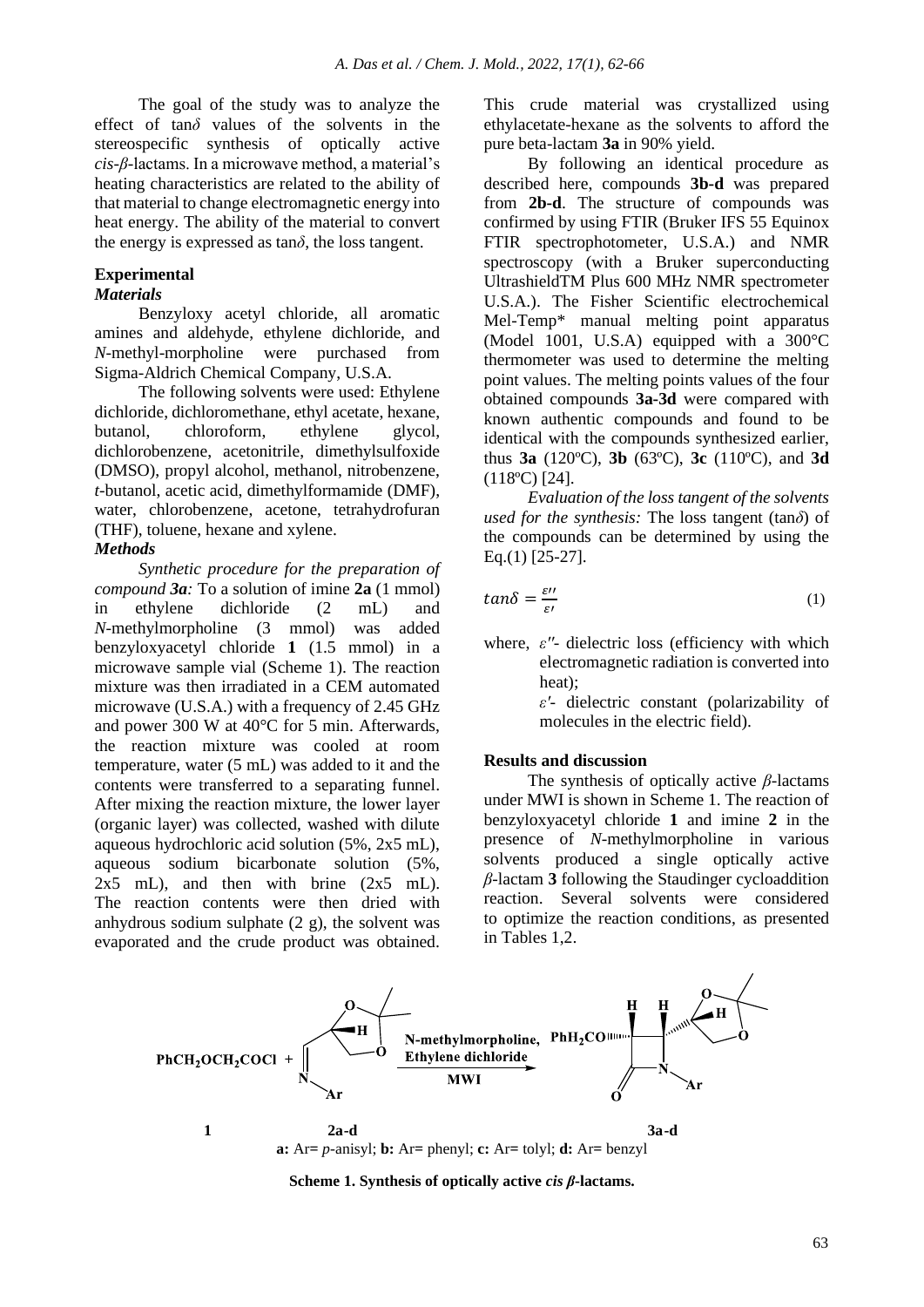| microwave field at 2.45 GHz and 20°C [30-32]. |             |  |
|-----------------------------------------------|-------------|--|
| Solvent                                       | $tan\delta$ |  |
| Ethylene glycol                               | 1.35        |  |
| Ethanol                                       | 0.94        |  |
| <b>DMSO</b>                                   | 0.82        |  |
| 2-Propanol                                    | 0.79        |  |
| Formic acid                                   | 0.72        |  |
| Methanol                                      | 0.65        |  |
| Nitrobenzene                                  | 0.58        |  |
| 1-Butanol                                     | 0.57        |  |
| 2-Butanol                                     | 0.44        |  |
| Dichlorobenzene                               | 0.28        |  |
| <b>NMP</b>                                    | 0.27        |  |
| Acetic acid                                   | 0.17        |  |
| <b>DMF</b>                                    | 0.16        |  |
| Dichloroethane                                | 0.12        |  |
| Water                                         | 0.12        |  |
| Chlorobenzene                                 | 0.10        |  |
| Chloroform                                    | 0.09        |  |
| Acetonitrile                                  | 0.06        |  |
| Ethyl acetate                                 | 0.05        |  |
| Acetone                                       | 0.05        |  |
| <b>THF</b>                                    | 0.04        |  |
| Dichloromethane                               | 0.04        |  |
| Toluene                                       | 0.04        |  |
| Xylene                                        | 0.04        |  |
| Hexane                                        | 0.02        |  |

*Table 1* **Tan***δ* **values of selected organic solvents in the** 

The same reaction was performed in a microwave oven with ethylene dichloride in an open vessel for 5 min and identical *β*-lactams were produced. To maintain an identical or better yield of the product, other physical parameters of solvents were examined.

In order to be efficiently heated in the microwave, the material must possess certain dielectric properties. Under microwave treatment, the heating characteristics of a material depend on the ability of that material to convert electromagnetic energy into heat energy. The ability can be expressed as tan*δ*, the loss tangent. The tan*δ* values of some selected organic solvents are summarized in Table 1.

For fast heating, a solvent with a high tan*δ* is required. At the same time, solvents with low tan*δ* values can be also useful for microwave synthesis. In that case, either substrates or reagents/catalysts must be polar and the overall dielectric properties of a reaction mixture allow sufficient heating by microwaves. Thus, microwave heating is also possible even with a non-polar solvent. Besides, if the reaction mixture is non-polar, passive heating elements can be added to the mixture to assist the heating process.

After a search of the scientific literature, tan*δ* parameters of a few comparable solvents were found. The function of tan*δ* was analyzed more carefully in order to identify their effects in the *β*-lactam synthesis. Indeed, dichloromethane with tan*δ* 0.042 was capable of producing the same lactam after 5 min of microwave exposure at 40ºC. On the other hand, the reaction was not completed in toluene with tan*δ* 0.04 at 80ºC even after 10 min of microwave irradiation. The obtained data are shown in Table 2 (for **3a**). Solvents that have lower tan $\delta$  values are very effective. Table 3 compares the dipole moment, and dielectric constant of the used organic solvents.

The failure of some solvents to produce reasonable *β*-lactams is due to the occurrence of other reactions. In principle, the acid chloride, the intermediate ketene, the imines, and the products can react with alcoholic solvents (methanol, ethanol, 1-butanol, 2-butanol, and isopropanol), water, acetone, and acetonitrile.

*Table 2* 

**Dependence of product yield and reaction time on each solvent.**

| Solvent            | Reaction        | Product     |  |
|--------------------|-----------------|-------------|--|
|                    | time            | vield       |  |
| Ethylene glycol    | $5 \text{ min}$ | 10%         |  |
| Ethanol            | 5 min           | 10%         |  |
| Methanol           | $5 \text{ min}$ | 10%         |  |
| Water              | 5 min           | No reaction |  |
| 1,2-Dichloroethane | 5 min           | 90%         |  |
| Dichloromethane    | $5 \text{ min}$ | 90%         |  |
| <b>THF</b>         | 5 min           | 80%         |  |
| Toluene            | $5 \text{ min}$ | 25%         |  |
| Acetonitrile       | 5 min           | 80%         |  |
| <b>DMSO</b>        | 5 min           | 60%         |  |
| <b>DMF</b>         | 5 min           | 80%         |  |
| Xylene             | 5 min           | 25%         |  |

*Table 3* 

**Dipole moment, and dielectric constant values of selected organic solvents.**

| SUCCICU OI gaine SOIVENIS. |        |                   |  |
|----------------------------|--------|-------------------|--|
| Solvent                    | Dipole | <i>Dielectric</i> |  |
|                            | moment | constant          |  |
| Ethylene glycol            | 2      | 37.00             |  |
| Ethanol                    | 1.69   | 24.5              |  |
| Methanol                   | 1.7    | 32.7              |  |
| Water                      | 1.85   | 80.1              |  |
| Ethyl acetate              | 1.78   | 6.02              |  |
| Acetone                    | 2.88   | 20.7              |  |
| 1,2-Dichloroethane         | 1.86   | 10.36             |  |
| Dichloromethane            | 1.55   | 8.93              |  |
| THF                        | 1.63   | 7.52              |  |
| Toluene                    | 0.43   | 2.38              |  |
| Acetonitrile               | 3.92   | 36.6              |  |
| <b>DMSO</b>                | 3.96   | 47.2              |  |
| <b>DMF</b>                 | 3.82   | 38.3              |  |
| Xylene                     | 0.62   | 2.57              |  |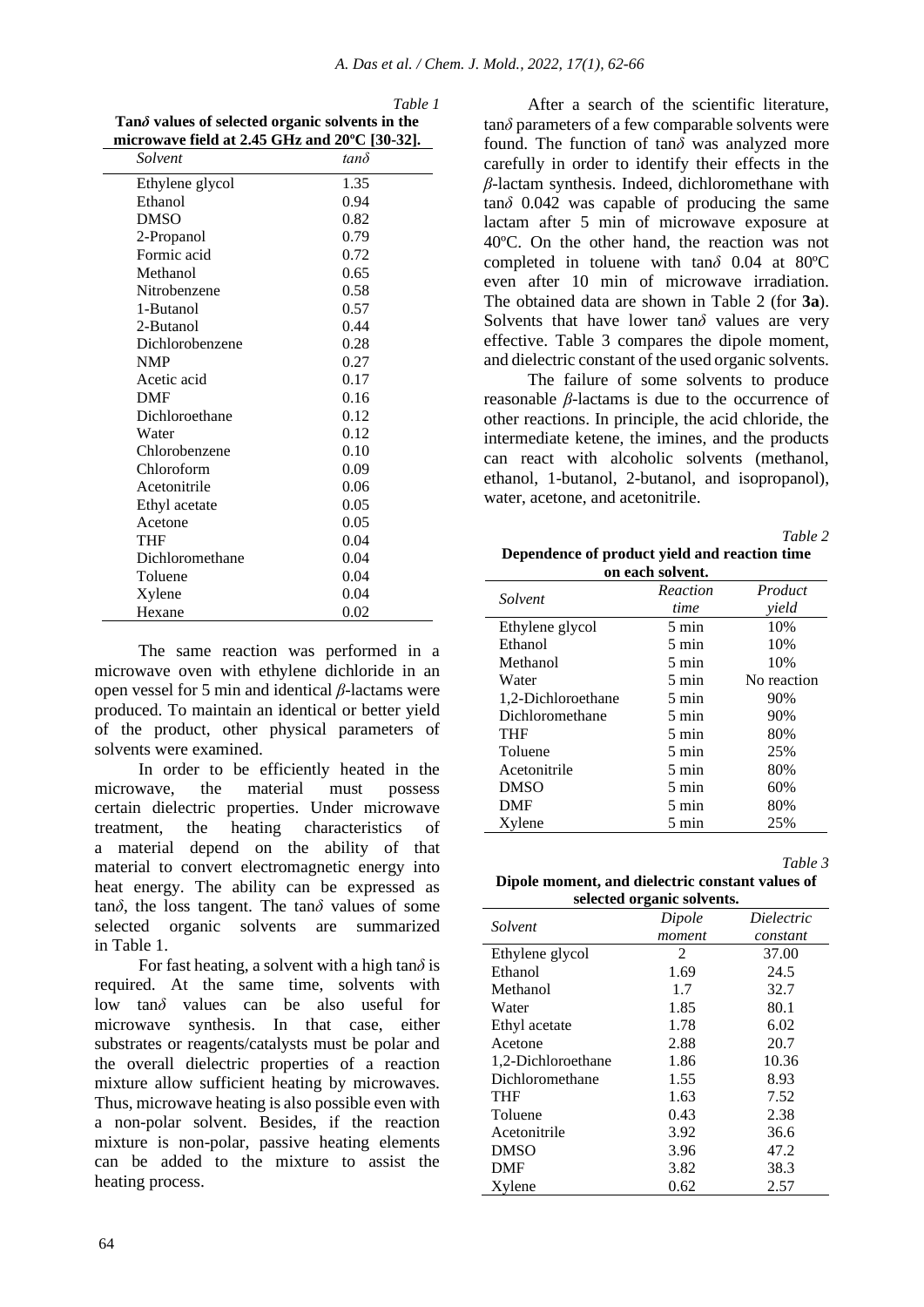

**Figure 2. Comparison of the tan***δ* **values, dipole moment, and dielectric constant of the used organic solvents.**

The failure of some solvents to produce reasonable *β*-lactams is due to the occurrence of other reactions. In principle, the acid chloride, the intermediate ketene, the imines, and the products can react with alcoholic solvents (methanol, ethanol, 1-butanol, 2-butanol, and isopropanol), water, acetone, and acetonitrile. However, the reactivity of the intermediates is slow in acetonitrile. Since the formation of the *β*-lactams is a rapid process, it seems acetonitrile gives good yields of the products. These side reactions limit their use in the synthesis of *β*-lactams. Hydrocarbon solvents, like toluene (tan*δ*= 0.04) and xylene (tan $\delta$ = 0.04) do not produce products in good yield despite their low tan*δ* values. The dipole moment and dielectric constant of toluene and xylene are also low. DMF is effective because of low tan $\delta$  (tan $\delta$ = 0.16) and high dipole moments, and dielectric constant. This study indicates for the synthesis of *β*-lactams solvents with low tan $\delta$  and high dipole moment and high dielectric constant are necessary. Being an amide, DMF cannot react with any of the reagents, intermediates, and products. Lower tan*δ* values of solvents control the product formation even more than the solvent high dielectric constant values. For example, dichloroethane (tan*δ*= 0.12), dichloromethane (tan*δ*= 0.04) and tetrahydrofuran  $(tan\delta = 0.04)$  are more effective than DMSO (tan $\delta$ = 0.82) and DMF (tan $\delta$ = 0.16). The polar DMSO and DMF have higher tan*δ*, but comparable dipole moment. Figure 2 compares the tan*δ* values, dipole moment, and dielectric constant of the used organic solvents.

### **Conclusions**

In this work, the stereospecific synthesis of optically active *cis*-*β*-lactams under diverse microwave-induced conditions using diverse solvents was reported. The effects of low tan*δ* values of the solvents are found to be more crucial than solvents with high dipole moments and dielectric constants.

The results of this study indicated that for the synthesis of *β*-lactams solvents with low tan*δ* and high dipole moment and high dielectric constant are necessary. Dichloroethane (tan $\delta$ = 0.12), dichloromethane (tan $\delta$ = 0.04) and tetrahydrofuran (tan*δ*= 0.04) were found to be more effective than DMSO (tan*δ*= 0.82) and DMF  $(tan\delta = 0.16)$ . Best of the knowledge this is the first report that examined the importance of tan*δ* values of the solvents in *β*-lactams synthesis.

#### **Acknowledgments**

A.D. and B.K.B. are grateful to Prince Mohammad Bin Fahd University for encouragement.

## **References**

- 1. Banik, I.; Becker, F.F.; Banik, B.K. Stereoselective synthesis of *β*-lactams with polyaromatic imines: Entry to new and novel anticancer agents. Journal of Medicinal Chemistry, 2003, 46(1), pp. 12–15. DOI: https://doi.org/10.1021/jm0255825
- 2. O'Driscoll, M.; Greenhalgh, K.; Young, A.; Turos, E.; Dickey, S.; Lim, D.V. Studies on the antifungal properties of *N*-thiolated *β*-lactams. Bioorganic & Medicinal Chemistry, 2008, 16(16), pp. 7832–7837.

DOI: https://doi.org/10.1016/j.bmc.2008.06.035

3. Sperka, T.; Pitlik, J.; Bagossi, P.; Tözsér, J. Beta-lactam compounds as apparently uncompetitive inhibitors of HIV-1 protease. Bioorganic & Medicinal Chemistry Letters, 2005, 15(12), pp. 3086–3090.

DOI: https://doi.org/10.1016/j.bmcl.2005.04.020

4. Srivastava, S.K.; Srivastava, S.L.; Srivastava, S.D. Synthesis of new 2-chloro-phenothiazinothiadiazol-2-oxoaze tidines: Antimicrobial and